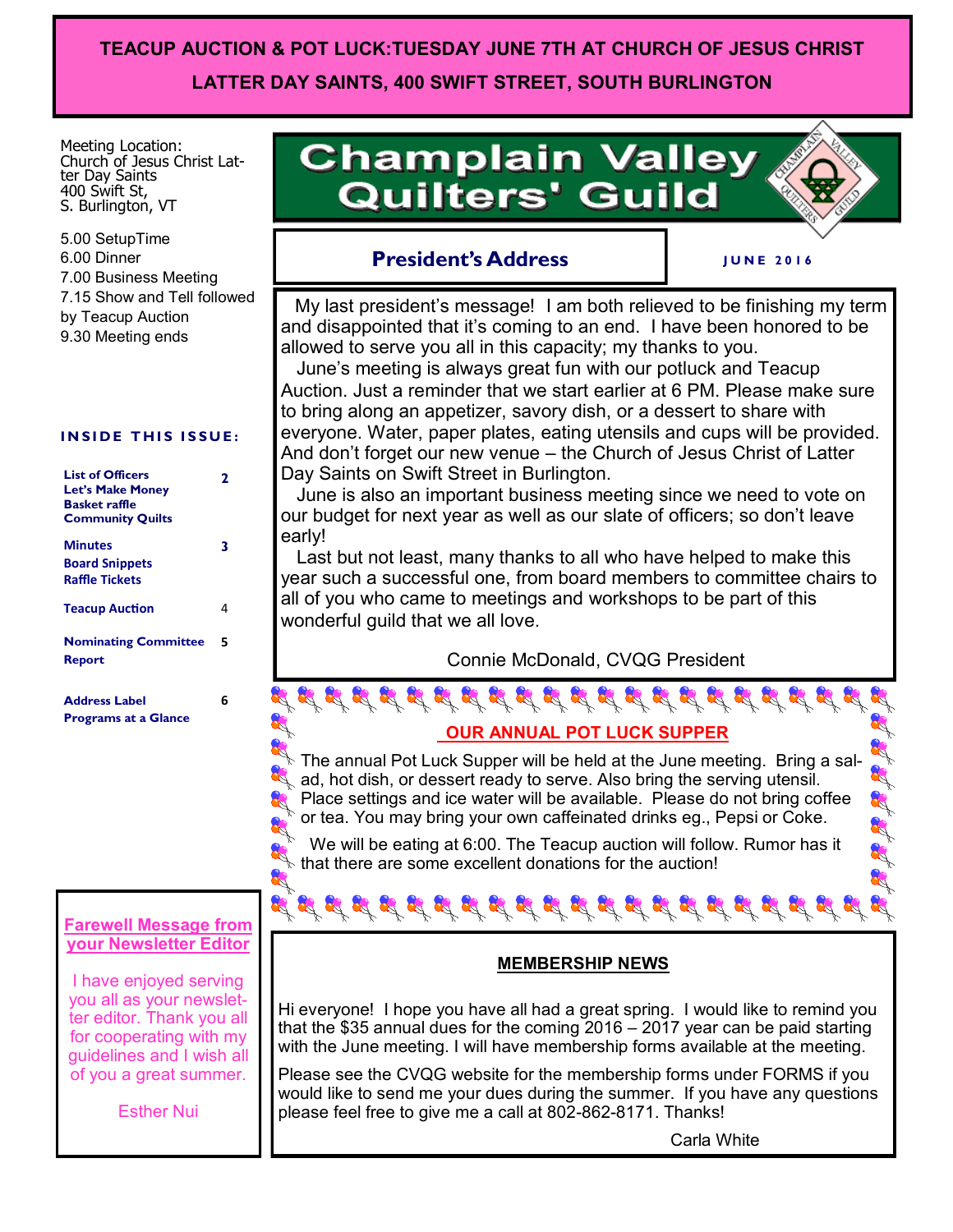#### **J U N E 2 0 1 6**

2015-2016 Officers & Committees President – Connie McDonald VP – Pat Hechmer Past President—Marty DelNevo Secretary – Barbara Carter Treasurer – Adrian Garneau Program Co-Chairs – Janet Brunet & Pat Hechmer Membership: Carla White Quilt Show Chairman: TBA Quilt of Valor Rep: Andre Emmell Librarian – Pam Farnsworth & Leah Pastel Community Quilts – Gail Babinger & **Carol Thurgate** Quilt Retreat – Teela Dufresne Challenge Quilt—Hope Johnson & Ruth Whitaker Quilts of Valor Raffle – Joanne Guillemette & Hope Johnson Photographer – Linda Lane Historian – Joanne Guillemette Rack Rentals – Adrian Garneau & Linda Lees Raffle Blocks – Michele Cummings and Heather Bosen Info Booth – Kathy Kenney Bus Trips—Jeannette Harrison Green Mountain Rep – Mitzi Oakes & Marty DelNevo Sunshine – Sue Rivers Newsletter—Esther Nui Webmaster: Marty DelNevo Publicity—Heather Bosen Hospitality—Kathy Kenney

### **Let's Make Some Money!!!**

 At the June Guild meeting, I will be describing a way in which the guild can make some money without anyone having to fork over more cash. Hannaford's has a program where they supply a gift card to shoppers and also pay a percentage to the guild. Here's how it works.

 Members of the guild would write a check or pay cash for a specific amount to the guild. The member will receive a gift card from Hannaford's for that specific amount. In return, the guild receives 5% of that amount. IT DOES NOT COST YOU ANY EXTRA MONEY AT ALL. (Yes, I'm shouting!!)

 Cards can be bought in any amount from \$50.00 to \$500.00 which would be spent on groceries purchased at the store. The card can be reloaded every month if you spend it all. I will have a presentation at the June meeting and will quiz members about their interest. If you will not be there, you can email me your thoughts at [bacarter64@comcast.net.](mailto:bacarter64@comcast.net) My plan is to start the program in September.

#### **BASKET RAFFLE FOR THE QUILT SHOW**

It is time to start thinking of what you would like to do for the basket raffle we have in our quilt show in October. Get together with some friends and come up with a theme. You can look for fun treasures to add during your travels this summer. The baskets do not have to be quilt related. You could do a chocolate themed basket, a beach themed basket, a picnic basket or a gardening basket. Let your imagination be your guide. We will be collecting the baskets at the October meeting. Please let me know if you will be donating a basket, so I can have an idea of how many baskets we will have. I am usually at the meetings; look for the lady with the camera – or you can email me at [purplelaner@gmail.com.](mailto:purplelaner@gmail.com) Thank you! Linda Lane

#### **COMMUNITY QUILTS**

**For the 2015-16 Guild Year** 145 community quilts delivered and 70+ fidget quilts delivered.

They were delivered to:

| Individuals 7                           | Camp Ta Kum Ta                    | <b>Ronald McDonald House</b> | Women Helping Battered Women |  |
|-----------------------------------------|-----------------------------------|------------------------------|------------------------------|--|
|                                         | Our Lady of Providence - Winooski |                              | <b>Fanny Allen Rehab</b>     |  |
| <b>Burlington Rehab</b>                 |                                   | Respite House                | COTS                         |  |
| <b>VNA</b>                              | VT Refugee Resettlement Program   |                              | UVM Oncology and Pediatrics  |  |
| <b>Fidget Quilts were delivered to:</b> |                                   |                              |                              |  |

Individuals Birchwood Starr Farm Pillsbury Manor St. Albans VNA

Thank you to all who have donated finished quilts, tops and squares, quilted quilts for us, sewed bindings, donated fabric, batting and notions and delivered quilts.

We have enjoyed our time with Community Quilts. Thank you for making it such a pleasure.

Carol Thurgate, Sandi Hardy and Gail Babinger, Community Quilt Co-Chairs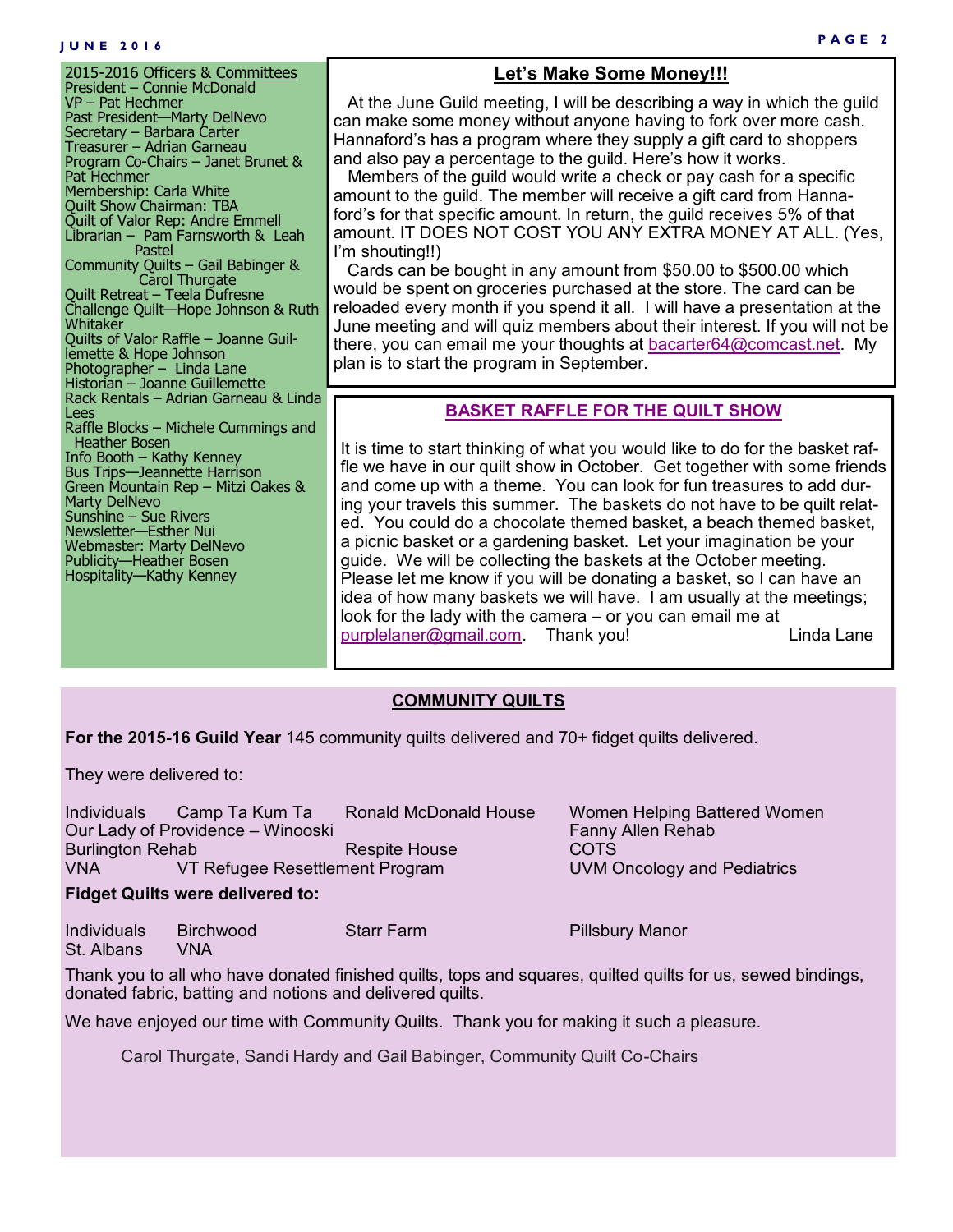#### **Champlain Valley Quilters' Guild, Minutes, May 3rd, 2016**

 President Connie McDonald welcomed members and 6 guests. Carol Thurgate, Sandy Hardy and Gail Babinger, Community Quilts, reported that 185 quilts and 75 fidget quilts have been completed and donated this year. They thanked all the members and friends for their contributions of quilts, time and materials. A workshop will be held on May 21<sup>st</sup>. Connie thanked Sandy, Carol and Gail for their hard work this year.

 Connie announced that sign-up sheets for the volunteer positions for our show, and for helping sell raffle tickets at the fair would be available during the break. Raffle tickets are and will be available for pick up at each meeting.

 Program co chair Pat Hechmer, introduced the speaker, Pam Damour who demonstrated the art of Zentangle on fabric. The winner of a prize donated by Pam Damour was Anne Harmon.

 The minutes of the April meeting were adopted as printed on motion of Adrian Garneau and Marty DelNevo. Treasurer Adrian Garneau gave a complete report of the financial statement for this program year and the budget for next year as presented in the newsletter. The budget is based on our current membership of 155 members. The budget will be voted on at the June meeting. She urged members to sell or buy their \$15.00 worth of raffle tickets to insure we have funds to cover our expenses next year.

 Colette Kaiser, this year's raffle quilt manager outlined the efforts she has taken this year both to make and market the raffle quilt. We are still in urgent need for a quilt manager for next year. She thanked all the volunteers who have helped in many ways. Marty DelNevo, quilt show chair announced that the next meeting for this committee would be May 17<sup>th</sup>.

 Joanne Guilmette is looking for members willing to present a demo at the show. Marty also announced that the Green Mountain Quilt Guild will meet on May 21<sup>st</sup>. Librarian Pam Farnsworth reminded crate keepers that all books are due back by the June meeting.

 Joanne Guilmette and Hope Johnson announced that \$175.00 has been raised for Quilts of Valor. Six winners of fat quarters were drawn. They were Susan Rivers, Carol Bloomhard, Caroline Edmunds, Gail Weld, Carol Thurgate, and Pat Johnson.

 Two items were lost at Quilt Camp…a turquoise ring and a black and white bracelet. Ruth Whitaker reported that the flea market was a success. She and Barbara Harrison were the organizers and thanks were given to all the members who donated items for sale that day. The amount raised was \$631.15. They suggested that we consider doing this project in the fall on the years we do not have a show.

 Ruth also reminded us that the June meeting, pot luck and tea cup auction will be held at the Church of Jesus Christ Latter Day Saints. More information will be in the June newsletter. Historian Joanne Guilmette asked if anyone had information about the DVDs made from slides of past quilt shows. Michelle Cummings announced the winner of the raffle blocks as Alice Marsh. The name tag raffle winner, announced by Barbara Harrison was Eileen Saxon. Ruth Whitaker and Andre Emmell moved the meeting be adjourned for Show and Tell.

Barbara Carter, Secretary

#### **May Board Snippets**

Brainstorming and Discussion were held about

\*\*\*\*quidelines for projects suggested by guild members

\*\*\*\*the June Pot Luck

\*\*\*\*the flea market

\*\*\*\*the budget and financial report

\*\*\*\*the Hanaford gift card program

\*\*\*\*the info table at meetings

\*\*\*\*various sites for meetings

Heather Bosen gave a report of plans for public relations for the guild. Barbara Carter



#### **Raffle Tickets—Starry, Starry Night!**

The signup sheets for the 2016 Champlain Valley Fair raffle ticket sales will be available at our **June** meeting. I know that summer isn't even here yet, but be thinking

about your schedule for the end of August—beginning of September! Meantime, see the raffle quilt sales ticket table—pick up your 3 books of tickets and check your name off my list! If you won't be at the June meeting, you can mail your check for \$15 (made out to CVQG, memo quilt raffle) and 18 return address labels. I will be happy to stick them on the tickets for you. My mailing



address: 237 Shelburne Rd., Burlington, VT 05401. Thanks, Sue Rivers 863-5042 harleysue98@myfairpoint.net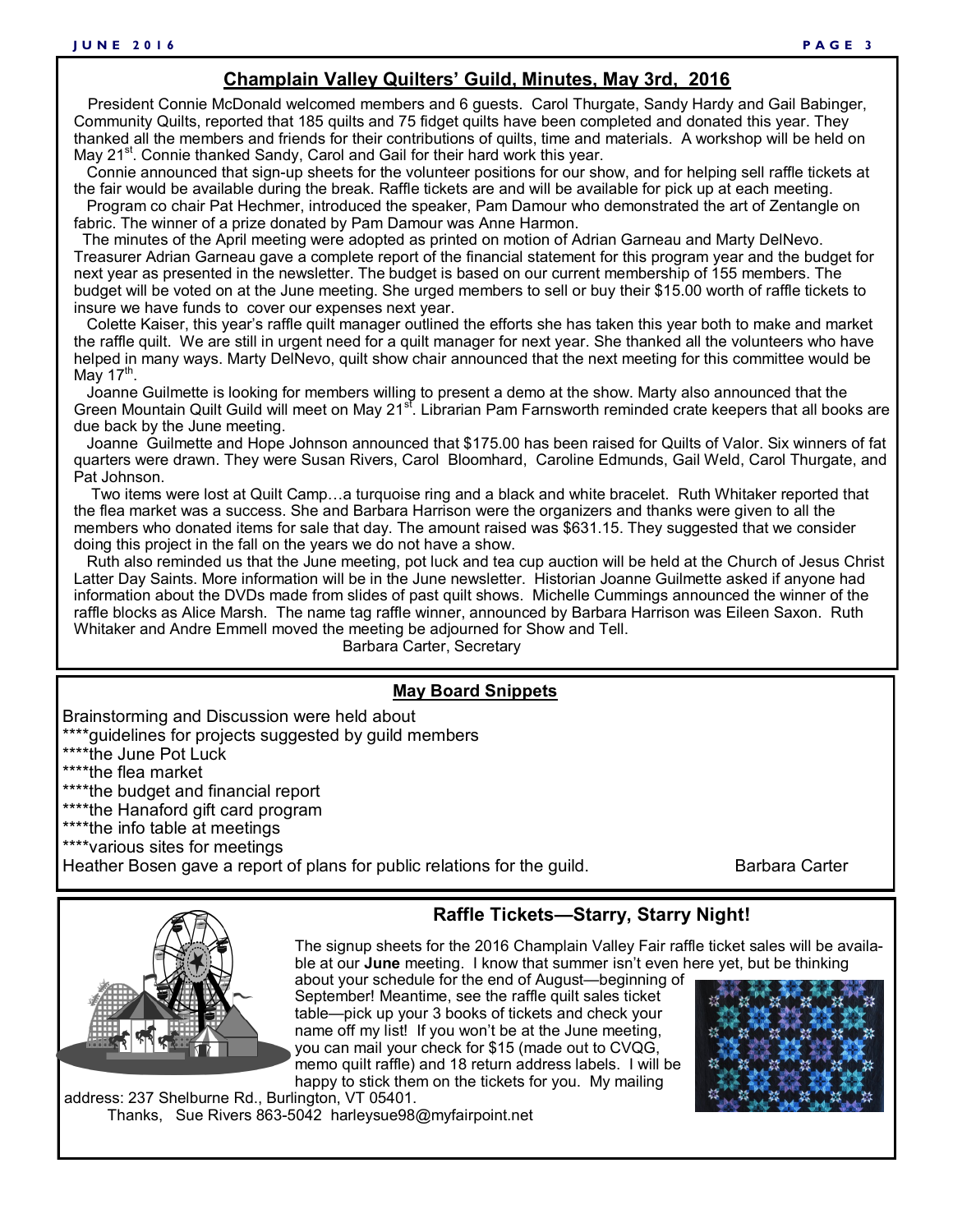# **TEACUP AUCTION—JUNE 7**

Please note that we will be accepting donations the evening of June 7 so remember to bring them with you!

# **TEACUP AUCTION TICKETS**

Tickets for the Auction will be sold in the lobby. \$5 will buy a sheet of 26 raffle tickets. Members can buy as many tickets as they would like and bid on items by dropping tickets into the bag in front of the item. The Auction will be set up in the main Auditorium and there will be plenty of time to browse and bid before we start the Auction.

 $\mathcal{A} \mathcal{A} \mathcal{A} \mathcal{A} \mathcal{A} \mathcal{A} \mathcal{A} \mathcal{A} \mathcal{A} \mathcal{A} \mathcal{A} \mathcal{A} \mathcal{A} \mathcal{A} \mathcal{A} \mathcal{A} \mathcal{A} \mathcal{A} \mathcal{A} \mathcal{A} \mathcal{A} \mathcal{A} \mathcal{A} \mathcal{A} \mathcal{A} \mathcal{A} \mathcal{A} \mathcal{A} \mathcal{A} \mathcal{A} \mathcal{A} \mathcal{A} \mathcal{A} \mathcal{A} \mathcal{A} \mathcal{A} \mathcal{$ 

# **Volunteers**:

We could still use a few more people to help with this auction. Please speak to Teela Dufresne.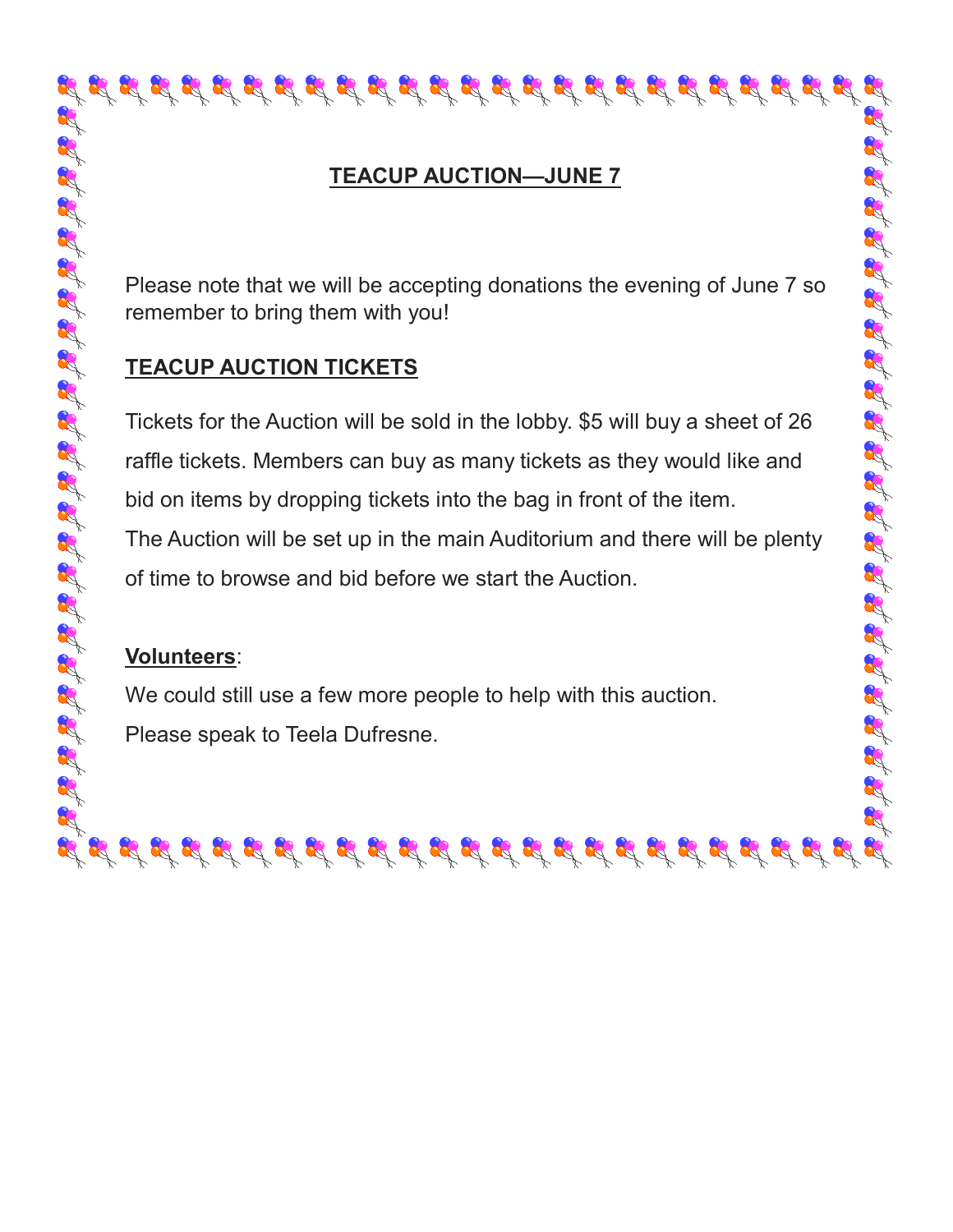#### **Nominating Committee Report for 2016-2017 Fiscal Year**

President – Pat Hechmer

Vice President – Lyn Hoffelt

Secretary – Gale Weld

Treasurer – Adrian Garneau

Programs Co-Chairs – Michele Cummings & Carol Bloomhardt

Community Quilts Committee – Jane Henley Stone, Rita Bortz, Nancy Emberly, Paula

Yandow, Judith Siccama & Michele Scilla

General Publicity – Hether Bosen

Historian – Joanne Guillemette

**Hospitality / Info Booth – Sarah Page & \*still in need of H/IB helper\***

Librarians – Pam Farnsworth & Leah Pastel

Membership – Carla White

Newsletter – Janet Brunet

Photographer – Linda Lane

Quilts of Valor – Andre Emmell

Quilts of Valor Raffle – Joanne Guillemette & June Sweeney

Quilt Show Chair – Marty DelNevo

Rack Rentals Coordinator – Linda Lees

Rack Rental Key Keeper – Adrian Garneau

Raffle Blocks – Donna Hamill & Gale Weld

Raffle Quilt Manager for Dec. 2016 Quilt – Colette Kaiser

**Raffle Quilt Manager for Dec. 2017 Quilt - \*still in need**

Road Trips Organizer – Jeannette Harrison

Sunshine Chair – Sue Rivers

Webmaster – Marty DelNevo

Weekend Retreat Chair – Teela Dufresne